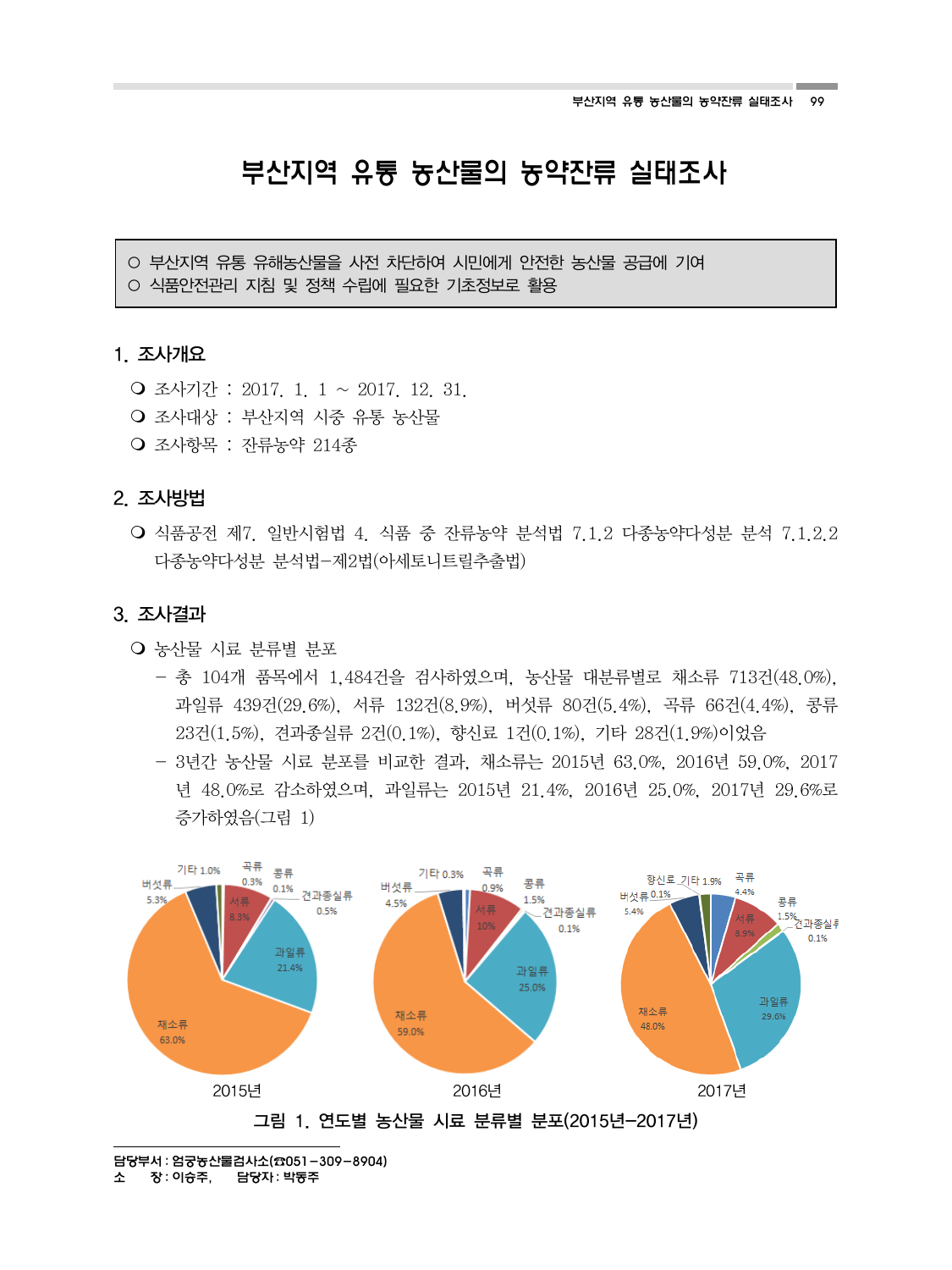○ 연도별 자류농약 검출 현황

- 총 1,484건의 시료 142건(9.6%)에서 잔류농약이 검출되었으며, 그 중 3건(0.2%)이 농약 잔류허용기준을 초과함
- 잔류농약 검출률은 2015년 1,430건 중 137건(9.6%), 2016년 1,362건 중 155건(11.4%) 으로 작년과 비교하여 감소하였으며, 기준초과율은 2015년 4건(0.3%), 2016년 7건 (0.5%)으로 작년과 비교하여 감소하였음(그림 2)



그림 2. 연도별 잔류농약 검출 현황(2015년 - 2017년)

- 월별 . 부기별 자류농약 검출 현황
	- 월별 잔류농약 검출 현황은 3월에 시료 115건 중 19건(16.5%)이 검출되어 가장 높았으 며, 2-5월에 검출률이 집중적으로 높은 것으로 나타남(그림 3)
	- 2월에 시료 131건 중 자몽 1건(0.8%), 8월에 시료 161건 중 감자 1건(0.6%), 12월에 93건 중 회향 1건(1.1%)에서 기준 초과됨
	- 분기별 잔류농약 검출 현황은 1분기에 시료 260건 중 41건(15.8%)으로 검출률이 가장 높았으며, 기준초과율도 1분기에 0.4%로 가장 높았음(표 1)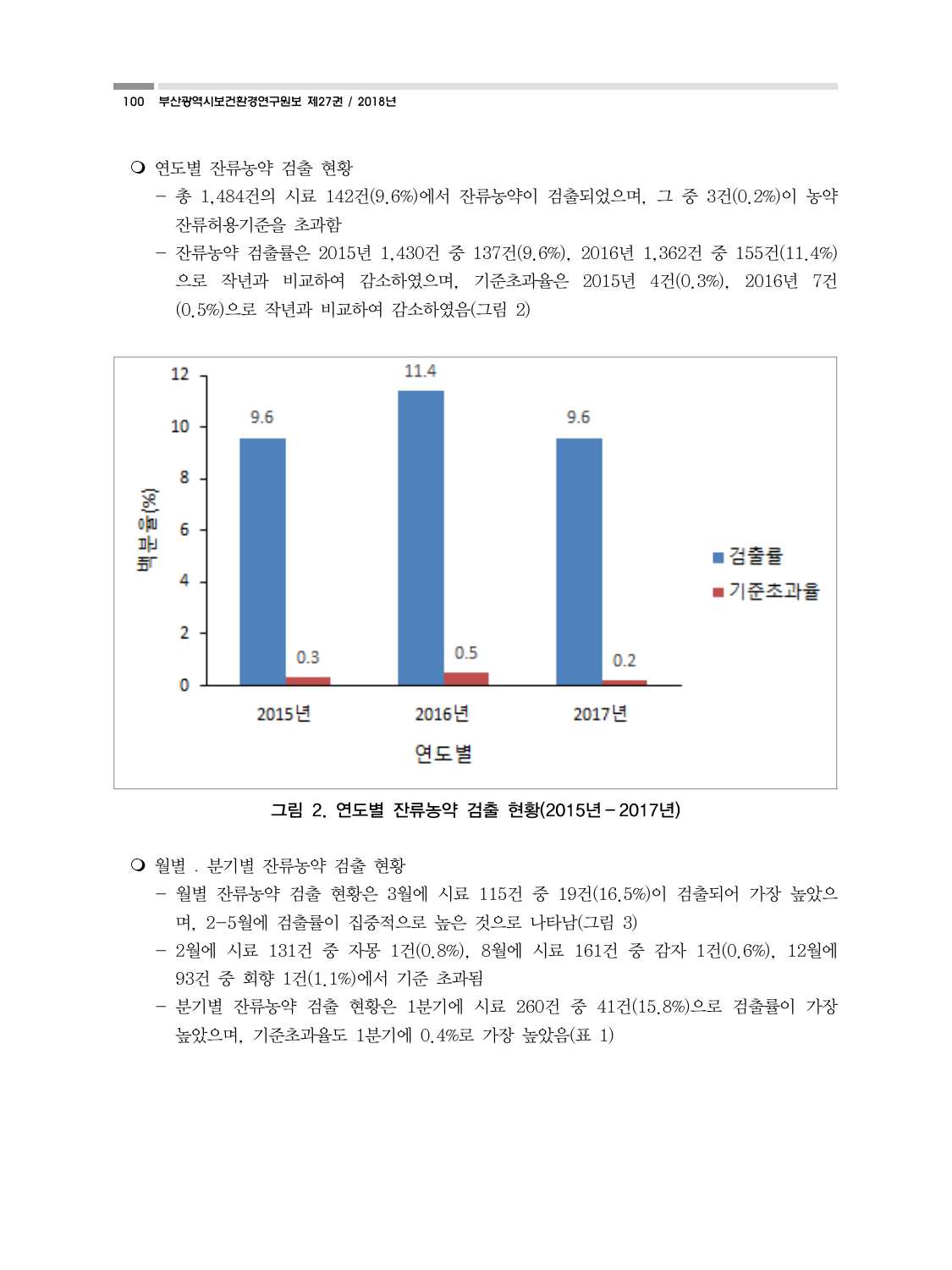

그림 3. 2017년 월별 잔류농약 검출 현황

# 표 1. 2017년 분기별 농약 검출 현황

|              | 1분기          | 2분기          | 3분기         | 4분기         | 합계           |
|--------------|--------------|--------------|-------------|-------------|--------------|
| 검사건수         | 260          | 382          | 432         | 410         | 1,484        |
| 검출<br>$(\%)$ | 41<br>(15.8) | 51<br>(13.4) | 26<br>(6.0) | 24<br>(5.9) | 142<br>(9.6) |
| 기준초과<br>(%)  | (0.4)        |              | (0.2)       | (0.2)       | (0.2)        |

분류별 잔류농약 검출 현황

- 2017년 총 1,484건의 시료 중 142건에서 잔류농약이 검출되었으며, 그 중 과일류 80건, 채소류 58건, 곡류, 서류, 버섯류, 향신료에서 각 1건이었음(표 2)
- 분류별 검출 빈도는 감귤류 26건> 장과류 22건> 박과이외과채류 19건> 엽경채류 14 건> 엽채류 13건> 인과류 12건> 핵과류 11건> 박과과채류 10건> 열대과일류 9건> 결구엽채류 2건이었음
- 검사건수 대비 검출률은 향신료 1건(100.0%), 장과류 22건(26.5%), 감귤류 26건(25.0%) 순으로 높은 검출률을 보임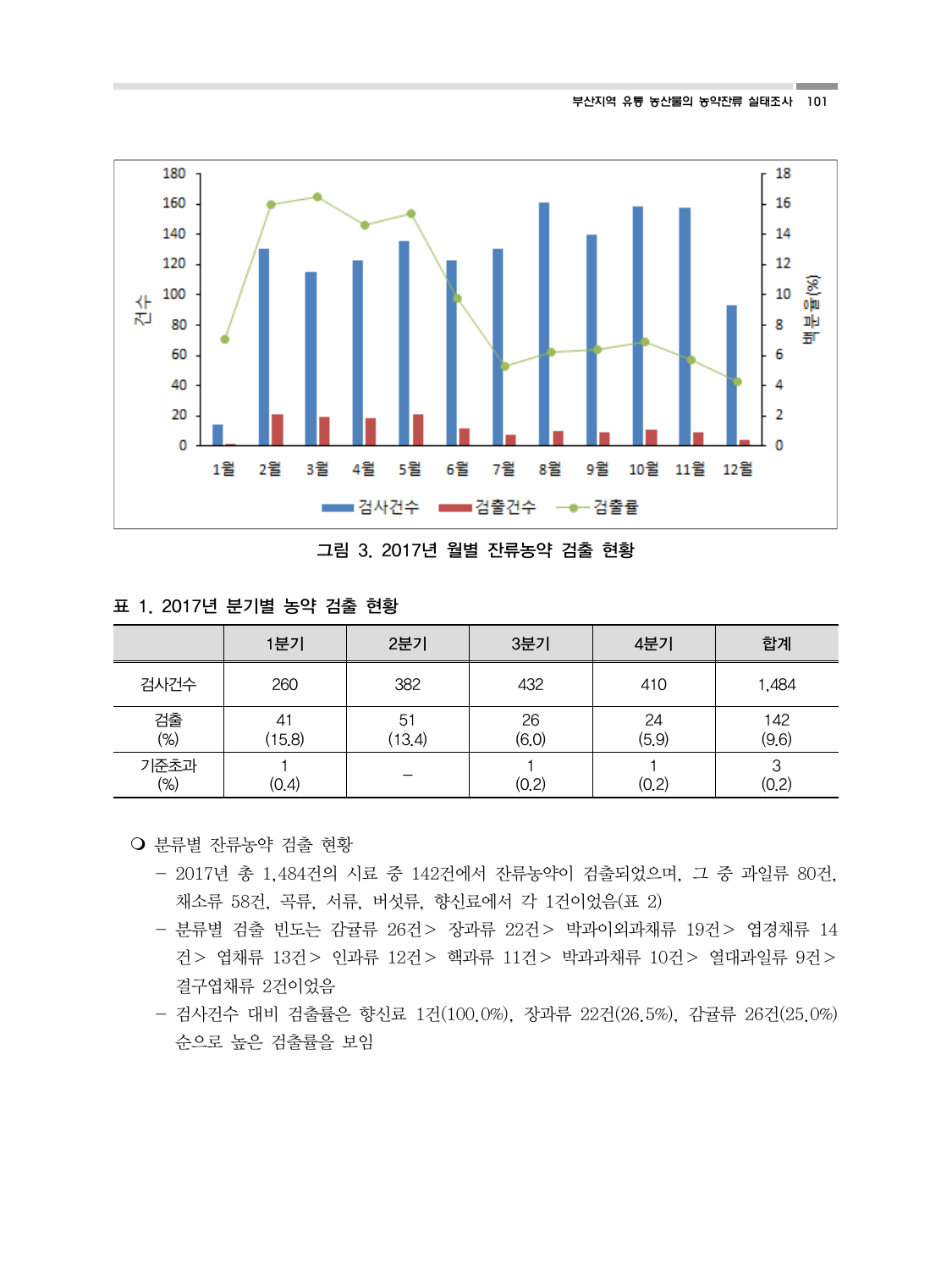| 대분류                | 소분류     | 검사건수         | 검출(%)    | 기준초과(%)  |
|--------------------|---------|--------------|----------|----------|
| 과일류                | 인과류     | 117          | 12(10.3) |          |
|                    | 감귤류     | 104          | 26(25.0) | 1(1.0)   |
|                    | 핵과류     | 46           | 11(23.9) |          |
|                    | 장과류     | 83           | 22(26.5) |          |
|                    | 열대과일류   | 89           | 9(10.1)  |          |
|                    | 소계      | 439          | 80(18.2) | 1(0.2)   |
| 채소류                | 결구엽채류   | 70           | 2(2.9)   |          |
|                    | 엽채류     | 115          | 13(11.3) |          |
|                    | 엽경채류    | 84           | 14(16.7) |          |
|                    | 근채류     | 139          |          |          |
|                    | 박과과채류   | 157          | 10(6.4)  |          |
|                    | 박과이외과채류 | 148          | 19(12.8) |          |
|                    | 소계      | 713          | 58(8.1)  |          |
| 곡류                 |         | 66           | 1(1.5)   |          |
| 서류                 |         | 132          | 1(0.8)   | 1(0.8)   |
| 버섯류                |         | 80           | 1(1.3)   |          |
| 향신료                |         | $\mathbf{1}$ | 1(100.0) | 1(100.0) |
| 콩류                 |         | 23           |          |          |
| 견과종실류<br>땅콩 또는 견과류 |         | $\mathbf{2}$ |          |          |
| 기타                 |         | 28           |          |          |
| 합계                 |         | 1,484        | 142(9.6) | 3(0.2)   |

# 표 2. 분류별 잔류농약 검출 현황

**Contract Contract** 

품목별 잔류농약 검출 현황

- 품목별 검출 빈도는 포도 18건 > 고추 12건 > 부추 9건 > 레몬, 사과 각 8건 > 감귤 6 건 등의 순이었음(그림 4)
- 감귤류 중 자몽 1건, 서류 중 감자 1건, 향신료 중 회향 1건에서 농약 잔류허용기준을 초 과함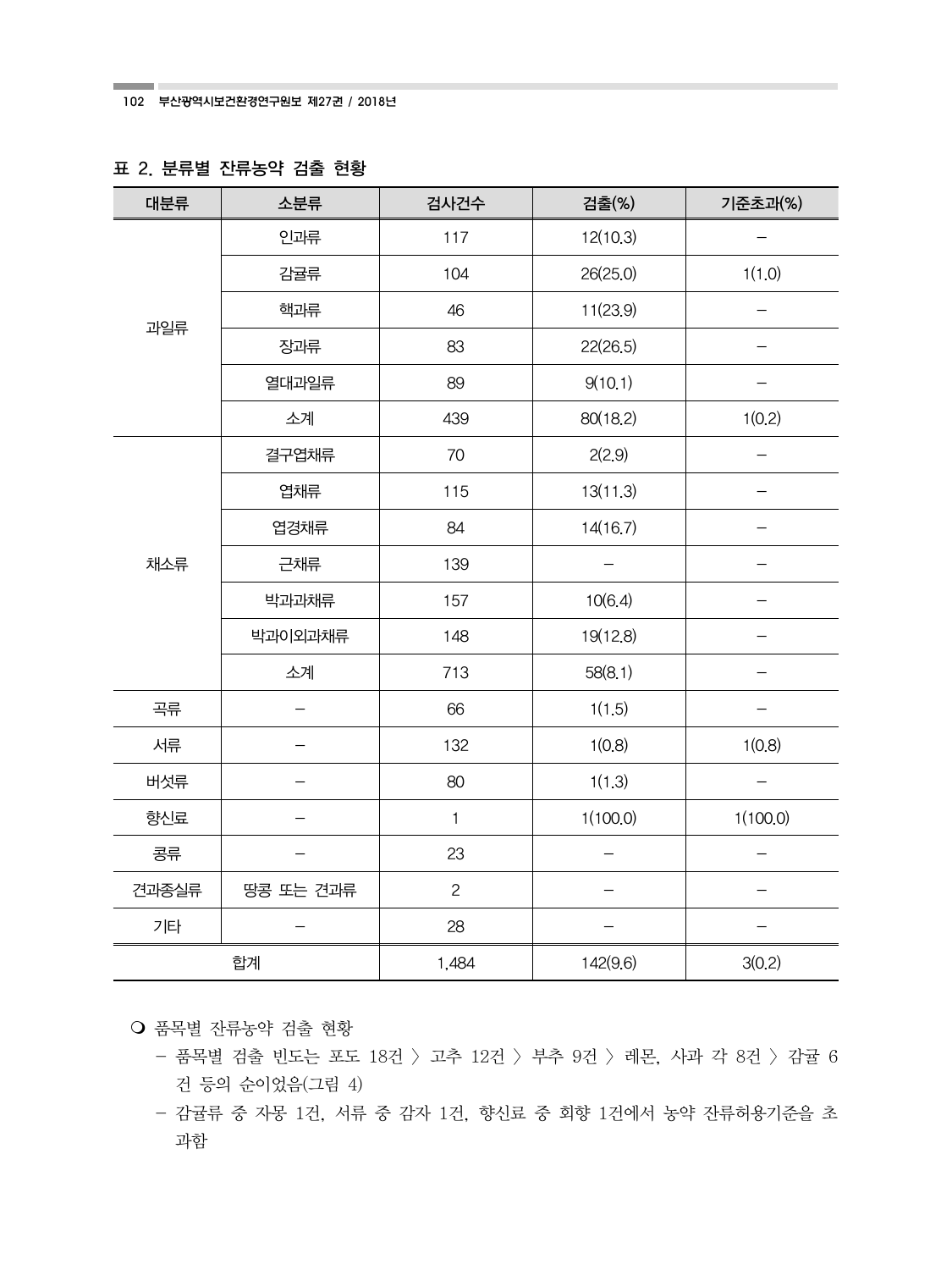

그림 4. 품목별 잔류농약 검출 현황

- 농약 용도별 검출 현황
	- 총 47종의 농약이 206회 검출되었으며, 살균제 27종 130회(63.1%), 살충제(살응애제포 함) 18종 74회(35.9%), 제초제 2종 2회(1.0%)로 살균제가 가장 높은 검출빈도를 보였음 (표 3). 기준초과 농약 성분의 경우 살충제 2종, 제초제 1종이 검출됨
	- 검출된 농약 중 자몽에서 포스멧 1건, 감자에서 테부피림포스 1건, 회향에서 알라클로르 1건이 기준 초과함(표 4)
	- 농약 성분별로 프로사이미돈에서 31회로 최다 검출빈도를 보였으며, 플루디옥소닐 27회> 클로르피리포스 18회> 클로르페나피르 14회> 뷰프로페진, 테부코나졸 각 11회> 이프로 디온 8회> 비펜트린, 보스칼리드, 클로로탈로닐 각 6회순으로 나타남

# 표 3. 검출된 농약의 용도별 구분

| 용도                | 농약명                                                                                                                                                                                                                              |
|-------------------|----------------------------------------------------------------------------------------------------------------------------------------------------------------------------------------------------------------------------------|
| 살균제<br>(27종 130회) | 아족시스트로빈, 비터타놀, 보스칼리드, 캡탄, 카벤다짐, 키노메티오네이트, 클로로탈로닐,<br>사이플루페나미드, 사이프로디닐, 디에토펜카브, 디메토모르프, 디니코나졸, 플루디옥소닐,<br>폴펫, 헥사코나졸, 이프로디온, 아이소프로티올레인, 크레속심메틸, 메트라페논, 마이클로<br>뷰타닐, 피콕시스트로빈, 프로클로라즈, 프로사이미돈, 피라클로스트로빈, 피리메타닐, 테<br>부코나졸, 트리플록시스트로빈 |
| 살충제<br>(18종 74회)  | 아세타미프리드, 비펜트린, 뷰프로페진, 카보설판, 클로르페나피르, 클로르피리포스, 사이<br>퍼메트린, 다이아지논, 에톡사졸, 펜프로파트린, 펜발러레이트, 플루아크리피림, 플루페녹<br>수론, 노발루론, 펜토에이트, 포스멧, 피리달릴, 테부피림포스                                                                                       |
| 제초제<br>(2종 2회)    | 알라클로르, 펜디메탈린                                                                                                                                                                                                                     |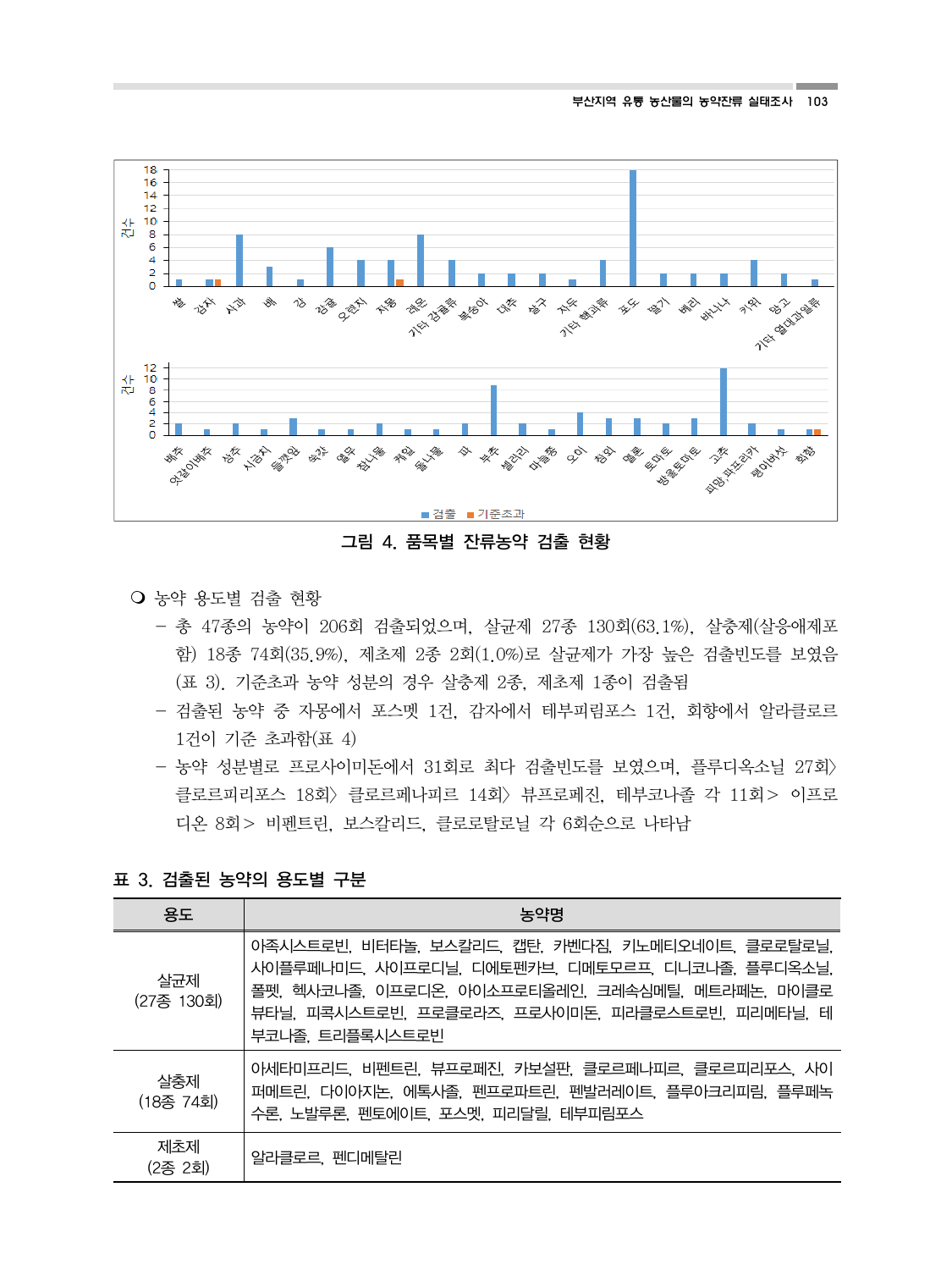#### 표 4. 기준초과 농약 현황

| 분류  |     | 품목 | 농약 성분  | 검출량(mg/kg) | 잔류허용기준(mg/kg) |
|-----|-----|----|--------|------------|---------------|
| 과일류 | 감귤류 | 자몽 | 포스멧    | 0.10       | 0.05          |
| 서류  |     | 감자 | 테부피림포스 | 0.02       | 0.01          |
| 향신료 |     | 회향 | 알라클로르  | 0,18       | 0.05          |

결론

- 총 1,484건의 농산물을 조사하여 그 중 142건에서 잔류농약이 검출되었으며, 3건이 기준 을 초과하였음
- 월별 잔류농약 검출률은 3월에 16.5%로 가장 높았으며, 2-5월에 집중적으로 높았음. 분 기 별로는 1분기에 검출률 15.8%, 기준초과율 0.4%로 가장 높았음
- 분류별 검출 현황은 과일류 80건, 채소류 58건, 곡류, 서류, 버섯류, 향신료 각 1건에서 잔류농약이 검출되었으며, 검사건수 대비 검출률은 향신료 1건(100.0%), 장과류 22건 (26.5%), 감귤류 26건(25.0%)순으로 나타남
- 품목별 검출 빈도는 포도 18건 > 고추 12건 > 부추 9건 > 레몬, 사과 각 8건 > 감귤 6 건 등의 순으로 나타남
- 기준초과 농산물은 감귤류 중 자몽 1건, 서류 중 감자 1건, 향신료 중 회향 1건이며, 자 몽에서 포스멧, 감자에서 테부피림포스, 회향에서 알라클로르가 잔류허용기준을 초과함
- 총 47종의 농약이 206회 검출되었으며, 살균제 27종 130회(63.1%)로 검출 빈도가 높게 나타남. 농약성분별로 프로사이미돈이 31회로 최다 검출 빈도를 보임

#### 4. 활용방안

○ 유관기관과 협력하여 농산물 생산지부터 식탁까지 기준초과 농산물을 사전 차단하고 관련 지침 및 정책 수립을 위한 자료로 활용

### 5. 기대효과

○ 부산지역 유해농산물 생산 및 유통을 차단하여 시민들에게 안전한 농산물 생산 및 공급에 기여